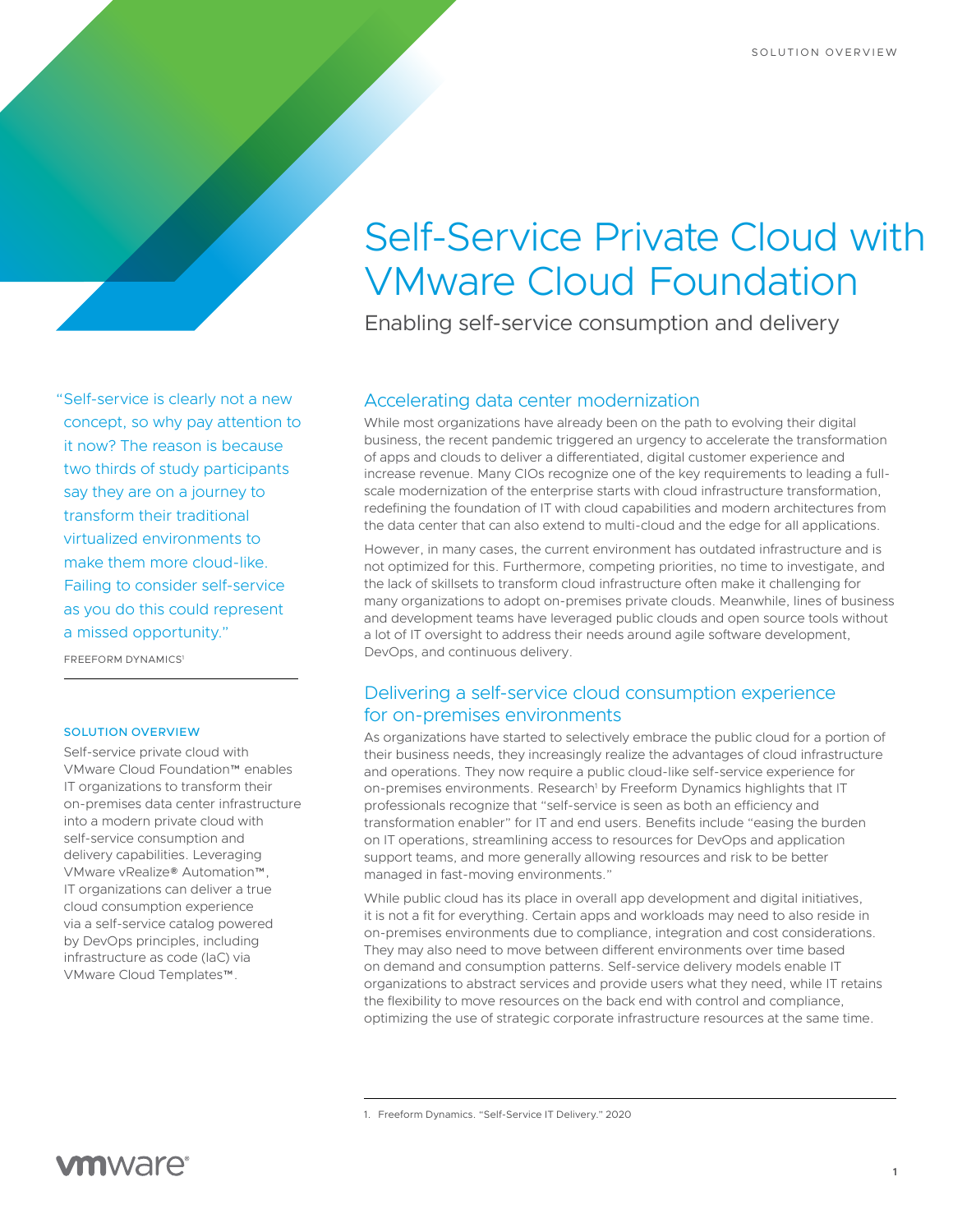#### KEY BENEFITS

- Make self-service private cloud easy with a consistent operating, governance and consumption model for consistency across clouds and workload types.
- •Provide quick time to value by enabling consumption of the software-defined data center (SDDC) in a private cloud with existing skillsets.
- Enable the adoption of modern use cases, such as DevOps for infrastructure and network automation for business and IT agility, productivity and efficiency.

#### Key challenges

For most IT organizations, building and delivering a private cloud environment will be challenging, costly to maintain, and complex to operate, not to mention keeping up with the latest and modern cloud technologies. Challenges include the following:

- Building and maintaining a DIY private cloud from scratch using traditional technology can result in heavy capital costs, combined with deployments that can take several months. This can require ongoing investment for maintaining and updating disparate systems, and result in increased operational expenses.
- Integrating automation platforms easily and seamlessly with existing infrastructure environments needs to happen without disruptions to existing business processes and operations.
- Improving the automation of the IT infrastructure and incorporating existing, established governance policies and management tools are needed to manage both virtual machine (VM) and container-based workloads.
- Having a consistent cloud infrastructure that's easy to learn and leverages existing skillsets is needed to prevent skill shortage in teams tasked with automating IT resources in their existing on-premises data center.

#### Solution description

Self-service private cloud with VMware Cloud Foundation enables IT organizations to transform data centers based on VMware Cloud™ into a truly modern private cloud with self-service consumption and delivery capabilities. At the heart of this transformation is vRealize Automation, the industry's leading modern infrastructure automation platform, offered as part of VMware Cloud Foundation.

VMware Cloud Foundation delivers VMware vSphere®, VMware NSX®, VMware vSAN™, and VMware vRealize Suite as the core software-defined private cloud infrastructure. As a critical component of vRealize Suite, vRealize Automation provides self-service consumption and the private cloud's resource delivery layer, transforming any data center infrastructure based on VMware Cloud Foundation into a modern, self-service private cloud.



FIGURE 1: VMware vRealize Automation delivers a self-service consumption and delivery layer for private clouds based on VMware Cloud Foundation.

# **vm**ware<sup>®</sup>